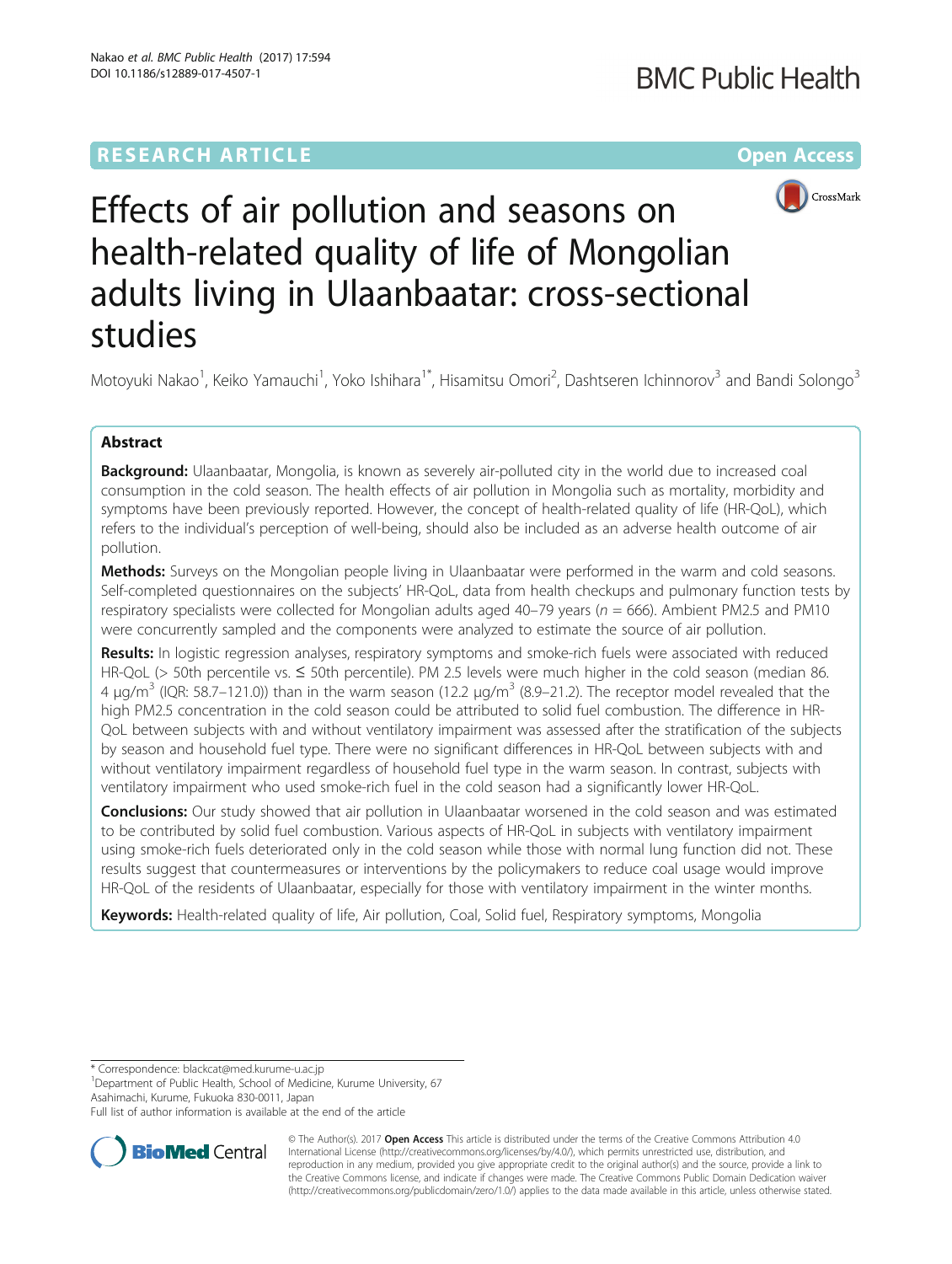## Background

Global awareness of ambient air pollution has been growing due to its great risk to public health. World Health Organization (WHO) reported that annual concentration of ambient particulate matter air pollution was increased globally by 8% during the recent five years [[1\]](#page-10-0). In particular, cities in low and middle income countries in the Western Pacific region suffered air pollution. Ulaanbaatar, the capital of Mongolia, is reported to be one of severely air-polluted cities in the world [\[2](#page-10-0)].

Health effects of particulate matter air pollution have been reported in terms of mortality and morbidity of cardiopulmonary diseases, prevalence of respiratory symptoms and hospital admission [[3](#page-10-0)–[5](#page-10-0)]. In Mongolia, air pollution has been reported to enhance urinary excretion of 1-hydroxypyrene in children, which is a biomarker for polyaromatic hydrocarbons (PAHs) [\[6](#page-10-0)], byproducts derived from coal combustion exposure [\[7](#page-10-0)]. Dashdendev et al. reported that carbon monoxide pollution contributed to the deterioration of lung function in Mongolian children [[8\]](#page-10-0). Although the health effects of air pollution including mortality, morbidity, symptoms and physiological functions have been previously reported in Mongolia [\[9](#page-10-0)], the concept of health-related quality of life (HR-QoL), which refers to the individual's perception of well-being, should also be considered as an adverse health outcome [[10\]](#page-10-0). Our previous study reported that the short-form 36 health survey (SF-36v2) Mongolian version and COOP/WONCA charts are valid and reliable questionnaires to evaluate HR-QoL of Mongolian adults [\[11\]](#page-10-0)

In Mongolia, in addition to its geographical feature as a basin that tends to trap polluted air, the increased consumption of solid fuels has contributed significantly to air pollution in Ulaanbaatar [[12\]](#page-10-0). Mass migration from the rural areas into Ulaanbaatar has risen over the last two decades, resulting in an increase in population and population density [\[13\]](#page-10-0). Migrated people built ger, the traditional nomadic dwelling of Mongolians, in the perimeter of the urban area. The ger district is heavily dependent on solid fuels such as coal and wood as household fuel for heating and cooking. This causes air pollution that spans a considerably long duration in Mongolia, especially in the cold season. Air pollution in Ulaanbaatar has also been attributed to the heat-only boilers and coal fired thermal power plants [\[14\]](#page-10-0). These sources of air pollutants have frequently caused Ulaanbaatar to be covered in smog in the cold season.

In the current study, health surveys targeted at Mongolian subjects over 40 years of age were carried out in the urban area and ger district of Ulaanbaatar during the cold and warm seasons. At the same time, ambient particulate matter and aerodynamic particle size distribution were measured, and the component of PM2.5 was analyzed to identifying the source of pollution (source appointment) in Ulaanbaatar to assess the impact of air pollution on HR-QoL in Mongolian adults.

## **Methods**

## Study design

Institutional based cross-sectional study was conducted among Mongolian adults aged between 40 and 79 years at eight facilities (two hospitals and six community clinics) in Ulaanbaatar. The questionnaires were administered to study participants in September of 2012 and July of 2013 (warm season) and March and December of 2013 (cold season); clinical procedures were also conducted at these times. Air sampling took place in September 2012, March 2013, July 2013, and December 2013.. Health survey was conducted at least two hospitals or community clinics in both ger district and the urban area for each study.

## Subjects

Participants were recruited by announcements advertising the health survey. Subjects received a selfadministered questionnaire containing questions pertaining to age, gender, occupation, respiratory symptoms, and medical history. At the time of questionnaire administration, height and body weight were measured, and medical interviews, auscultation, and pulmonary function tests were conducted by respiratory specialists. The participants only filled out questionnaires and underwent exams one time. The study initially included 843 male and female community volunteers. Of these, 35 (4.2%) subjects were excluded from the analysis due to their age lying beyond the targeted range. 31 (3.7%) subjects were excluded due to incomplete questionnaires. The remaining 777 (92.2%) were subject to pulmonary function tests. However, the physician diagnosed 64 (7.6%) subjects to be contraindicated for spirometry due to conditions such as severe respiratory infections, active tuberculosis, post-pneumonectomy, or high blood pressure. Furthermore, spirometry on 23 (2.7%) subjects could not be performed due to mechanical issues or electric outage. Finally, 24 (2.8%) subjects were excluded from analysis due to other reasons such as poor reproducibility and/or inappropriate spirograms. Consequently, 666 (79.0%) of the remaining subjects were eligible for further analysis (Fig. [1](#page-2-0)).

## Health survey

Medical interviews and auscultation were conducted by physicians. A pre-bronchodilator pulmonary function test using the HI-105 spirometer (CHEST M.I., Inc., Tokyo, Japan) was conducted by respiratory specialists. Spirometers were calibrated before each survey. At least three spirograms were obtained, and the highest vital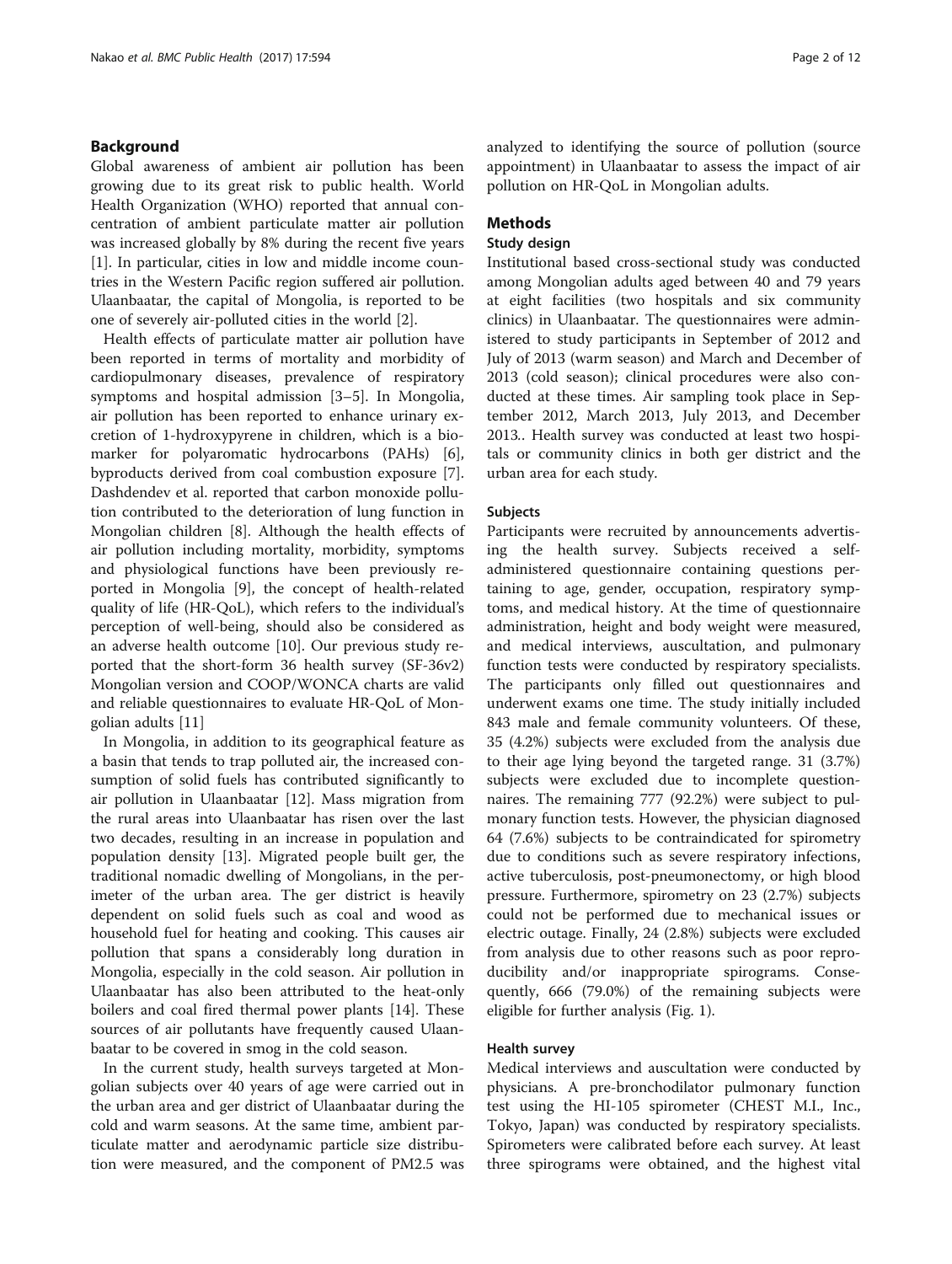<span id="page-2-0"></span>

capacity (VC), forced expiratory volume in one second  $(FEV<sub>1</sub>)$ , and forced ventilatory capacity  $(FVC)$  values were applied for diagnosis. Respiratory specialists assessed the reproducibility and quality of spirograms (volume-time curve and flow-volume loop). The invalid spirograms showing artefacts, insufficient inspiration or blow-out were excluded from analysis. Predicted values of  $FEV<sub>1</sub>$  and FVC were determined using the GLI2012 reference equations for North East Asians [\[15\]](#page-10-0). Subjects with  $FEV_1/FVC$  ratio < 70% and/or  $VC < 80%$  of its predicted value were classified as "ventilatory impairment". The questionnaire is a self-completed booklet containing questions on age, gender, occupation, respiratory symptoms, as well as the SF-36v2 and COOP/WONCA charts. Responses to the SF-36v2 were on three-, five- or six-point ordinal scales, from which we calculated the eight subscales (physical functioning; role limitations due to physical health problems (role-physical); bodily pain; general health perceptions; vitality; social functioning; role limitations due to emotional problems (roleemotional); and mental health) from 0 to 100 points

 $(100 - best)$  according to the scoring manual  $[16-18]$  $[16-18]$  $[16-18]$  $[16-18]$  $[16-18]$ . Responses to the COOP/WONCA charts comprised of eight items (physical fitness; feelings; daily activities; social activities; change of health; overall health; pain; quality of life) that were scored on a five-point ordinal scale ranging from 1 to 5 (1 = best, 5 = worst) [\[19\]](#page-11-0).

## Sampling and analysis of the constituents of ambient particulate matters

Ambient air was sampled in the center of Ulaanbaatar city at 47°54′53.0″N 106°55′24.2″E, away from any smoke generating facilities during 14 Sep – 19 Sep, 2012 (warm season); 1 Mar – 6 Mar, 2013 (cold season); 27 Jun – 3 Jul, 2013 (warm season); 27 Nov – 6 Dec, 2013 (cold season). Fine particles with a diameter of 2.5 μm or less (PM2.5) were collected on a polytetrafluoroethylene (PTFE) filter using FRM-2000 (Thermo Fisher Scientific Inc., Waltham, MA, USA) at a flow rate of 16.7 L/min. Coarse particles with a diameter of 10 μm or less (PM10) were collected on a glass-fiber filter using HV-500F (SIBATA SCIENTIFIC TECHNOLOGY LTD., Tokyo, Japan) at a flow rate of 500 L/min. Sampled filters were stored in hermetically sealed plastic bags at −20 °C. Used filters were weighed, followed by conditioning at 21.5  $\pm$  1.5 °C and 35.0  $\pm$  5.0% relative humidity using an electric analytical scale (ME-5F, Sartorius AG, Göttingen, Germany). Mass concentrations were calculated by subtracting the pre-sampling filter weight from the postsampling filter weight for the same filter. Daily average concentrations were calculated from 9 am to 9 am the next morning. Aerodynamic particle size distribution was measured continuously using an Aerodynamic Particle Sizer (APS) spectrometer 3321 (TSI Inc., Shoreview, MN, USA). Data including the number, surface area, and mass of the particles of aerodynamic diameter from 0.523 to 20 μm were recorded during the health survey in July and December. Chemical species of PM2.5 we analyzed were as follows: carbonaceous fractions including organic carbon (OC), elemental carbon (EC); ions including chloride (Cl<sup>-</sup>), nitrate (NO<sub>3</sub>), sulfate (SO<sup>2</sup><sub>4</sub><sup>-</sup>), sodium (Na<sup>+</sup>), ammonium (NH<sub>4</sub>), potassium (K<sup>+</sup>), magnesium (Mg<sup>2+</sup>), calcium  $(Ca^{2+})$ ; elements including sodium (Na), aluminum (Al), silicon (Si), potassium (K), calcium (Ca), scandium (Sc), titanium (Ti), vanadium (V), chromium (Cr), manganese (Mn), iron (Fe), cobalt (Co), nickel (Ni), copper (Cu), zinc (Zn), arsenic (As), selenium (Se), rubidium (Rb), molybdenum (Mo), antimony (Sb), cesium (Cs), barium (Ba), lanthanum (La), cerium (Ce), samarium (Sm), hafnium  $(Hf)$ , tantalum  $(Ta)$ , tungsten  $(W)$ , lead  $(Pb)$ , thorium (Th). These analyses were carried out by Fujitsu Quality Laboratory, Inc. (Kanagawa, Japan). In brief, carbonaceous fractions, ions and elements were analyzed by the thermal optical reflectance method using Sunset Laboratory Inc. (Tigard, OR, USA) model CAA-202 M-D, ion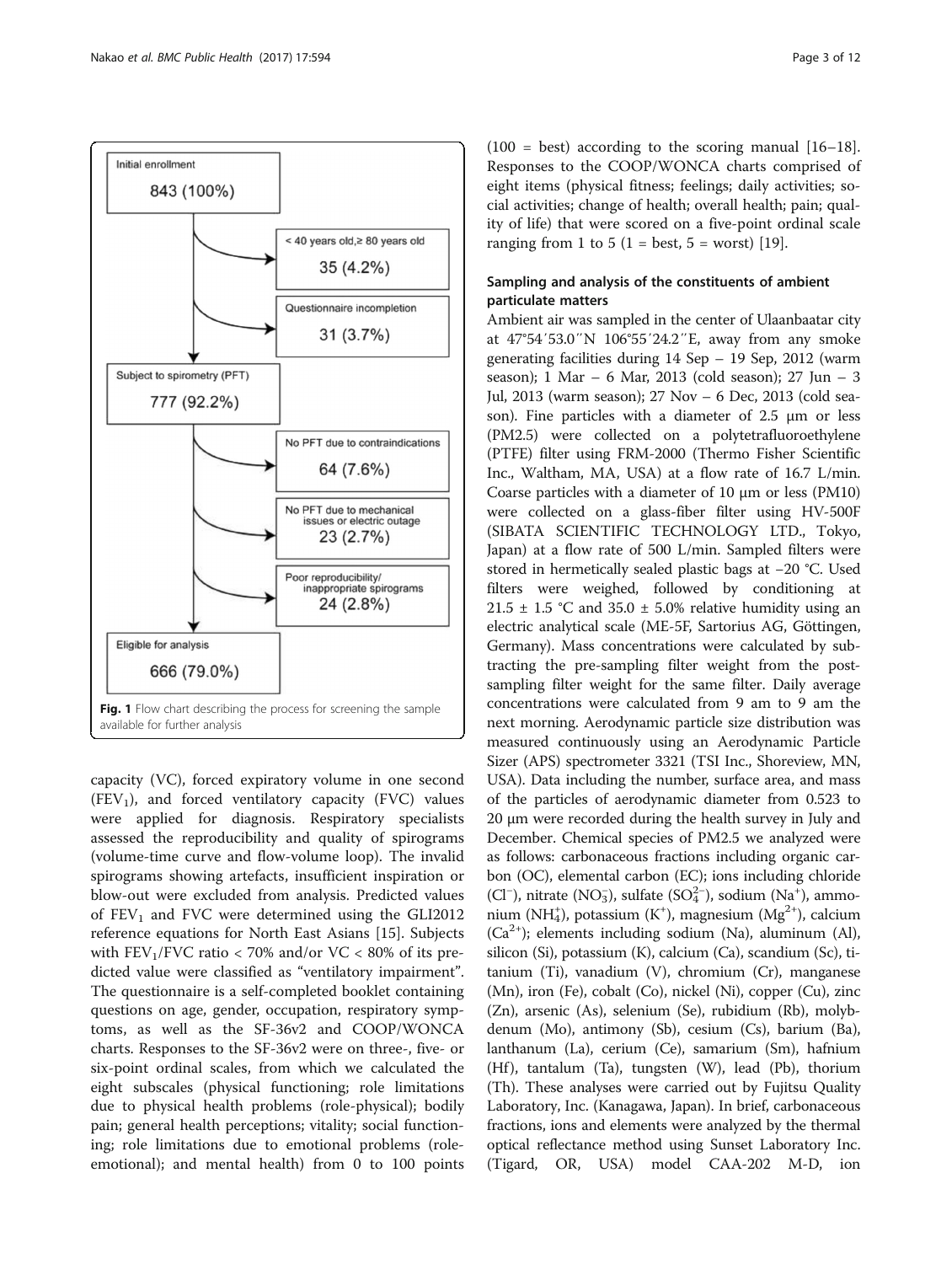chromatography using Metrohm AG (Herisau, Switzerland) model IC850 and Inductively Coupled Plasma-Mass Spectrometry (ICP-MS) using Agilent Technologies, Inc. (Santa Clara, CA, USA) model 7700×. All procedures were performed according to the manufacturer's and government instructions for component analysis of ambient fine particulate matter [\[20\]](#page-11-0).

## Source appointment of PM2.5 particles

Source appointment of PM2.5 particles was carried out based on the EPA Positive Matrix Factorization (PMF) 5.0 Fundamentals and User Guide [[21\]](#page-11-0). We measured two carbonaceous fractions, eight ions and 30 elements. Of these,  $Mg^{2+}$ , Cr, Mo, Ta, Cd were excluded from analysis due to missing values and data being below the limit of detection. Three ions  $(Na^+, K^+,$  and  $Ca^{2+})$  were also excluded to avoid double counting. Additionally, Co was excluded due to low signal-to-noise ratio (S/  $N = 0.1$ ), and Ba was also excluded since the correlation between the observed and predicted value was extremely low ( $r^2$  < 0.05). PM2.5 mass concentration was also included in the analysis and was categorized as "weak" species because it was sum total of variables including carbonaceous fractions, ions and elements. Missing values were substituted with the median of the same species of the same season (warm or cold). The original values measured were used in the data analysis despite being below the detection limit. Consequently, PM2.5 mass, carbonaceous fractions, four ions and 25 elements were included in the receptor model developed by EPA PMF v5.0. The PMF was carried out using the robust mode. Input data consisted of two files; concentrations of chemical species and equation-based uncertainties. Uncertainty was calculated by taking into consideration of concentration, method detection limit and error fractions (5–25%). Error fractions were determined by concentration, geometric mean values and geometric standard deviation of samples as follows;

## $Cr = Concentration/Geometric mean$

If Cr ≥  $\sigma^2$ , error fraction is 0.05;  $\sigma^2$  > Cr ≥ σ, error fraction is 0.10;  $\sigma > Cr \geq \sigma^{-1}$ , error fraction is 0.15;  $σ^{-1}$  > Cr ≥  $σ^{-2}$ , error fraction is 0.20; Cr <  $σ^{-2}$ , error fraction is 0.25, where  $\sigma$  = geometric standard deviation.

Uncertainties were calculated as follows:

Uncertainty  $= \sqrt{(Error fraction \times Concentration)^2 + (0.5 \times method detection limit)^2}$ 

ffiffiffiffiffiffiffiffiffiffiffiffiffiffiffiffiffiffiffiffiffiffiffiffiffiffiffiffiffiffiffiffiffiffiffiffiffiffiffiffiffiffiffiffiffiffiffiffiffiffiffiffiffiffiffiffiffiffiffiffiffiffiffiffiffiffiffiffiffiffiffiffiffiffiffiffiffiffiffiffiffiffiffiffiffiffiffiffiffiffiffiffiffiffiffiffiffiffiffiffiffiffiffiffiffiffiffiffiffiffiffiffiffiffiffiffiffiffiffiffiffiffiffiffiffiffiffiffiffiffiffiffiffiffiffiffiffi

Uncertainties for data below the detection limit were determined by 5/6 of the method detection limit. For missing data, uncertainty was calculated by four times the median value of measured data in the same season.

PMF is a multivariate receptor model resolved by minimizing the sum of the squared and scaled residuals (Q). The behavior of the Q value as a function of the rotational parameter Fpeak has been used to provide insight into the rotational stability of modeling results, with a lower Q value corresponding to a more stable PMF solution [[22](#page-11-0)]. In this study, bootstrap runs at Fpeak value of −0.5 proved to map better than those of the base run bootstrap model. Samples with large scaled residuals greater than 3 were multiplied by factors of 2 to 8 to decrease their weight in the model fit [[23](#page-11-0)].

## Independent variables

For logistic regression analysis, age (years old), gender (0, female; 1, male), body mass index  $(BMI)(0, BMI \geq 25; 1,$ BMI < 25 kg/m<sup>2</sup>), ventilatory impairment (0,  $\text{FEV}_1/\text{FVC}$  ratio  $\geq$  0.7; 1, FEV<sub>1</sub>/FVC < 0.7), current smoking status (0, never or ex-smoker; 1, current smoker), the PM2.5 mass concentration ( $\mu$ g/m<sup>3</sup>), time spent outdoors (hours), household fuel type (0, smoke-free fuel such as gas and electricity; 1, smoke-rich fuel such as coal and wood), self-reported asthma (0, none; 1, asthma), respiratory symptoms (Q1, Does the weather affect your cough?; Q2, Have you ever coughed up sputum from your chest when you do not have a cold?; Q3, Do you usually cough up sputum from your chest first thing in the morning?; Q4, How frequently do you wheeze?; Q5 Do you have or have you had any allergies?; Q6: Do you suffer from any infectious diseases? (0, No (Q1–3, 5 and 6) or Never (Q4); 1, Yes (Q1–3, 5 and 6) or Occasionally or more often (Q4)) were applied as independent variables. All independent variables were included in each model. We choose these variables a priori because older age is associated with lung function; smoking habit has a close relation to gender; and PM2.5 level, time spent outdoors and household fuel type are related to the exposure level to air pollution [\[24\]](#page-11-0). BMI is reported to be associated with the severity of obstructive lung disease, which affects patients' HR-QoL [[25](#page-11-0)]. Self-reported asthma and respiratory symptoms were considered to have relationships with decreased pulmonary function.

## Data handling and statistical analyses

All data were anonymized and managed as electronic data for the analysis. We dichotomized the COOP/ WONCA chart scores and SF-36v2 subscale scores as dependent variables (0 for  $\leq 50$  percentiles of the scores (less affected); 1 for >50 percentiles (more affected)) to represent more interpretable for logistic regression analyses. The odds ratios (OR) were adjusted by independent variables (age, gender, BMI, ventilatory impairment, current smoking status, PM2.5 mass concentration, household fuel type, self-reported asthma, time spent outdoors and six kinds of respiratory symptoms) (see Independent variables). For age and PM2.5 mass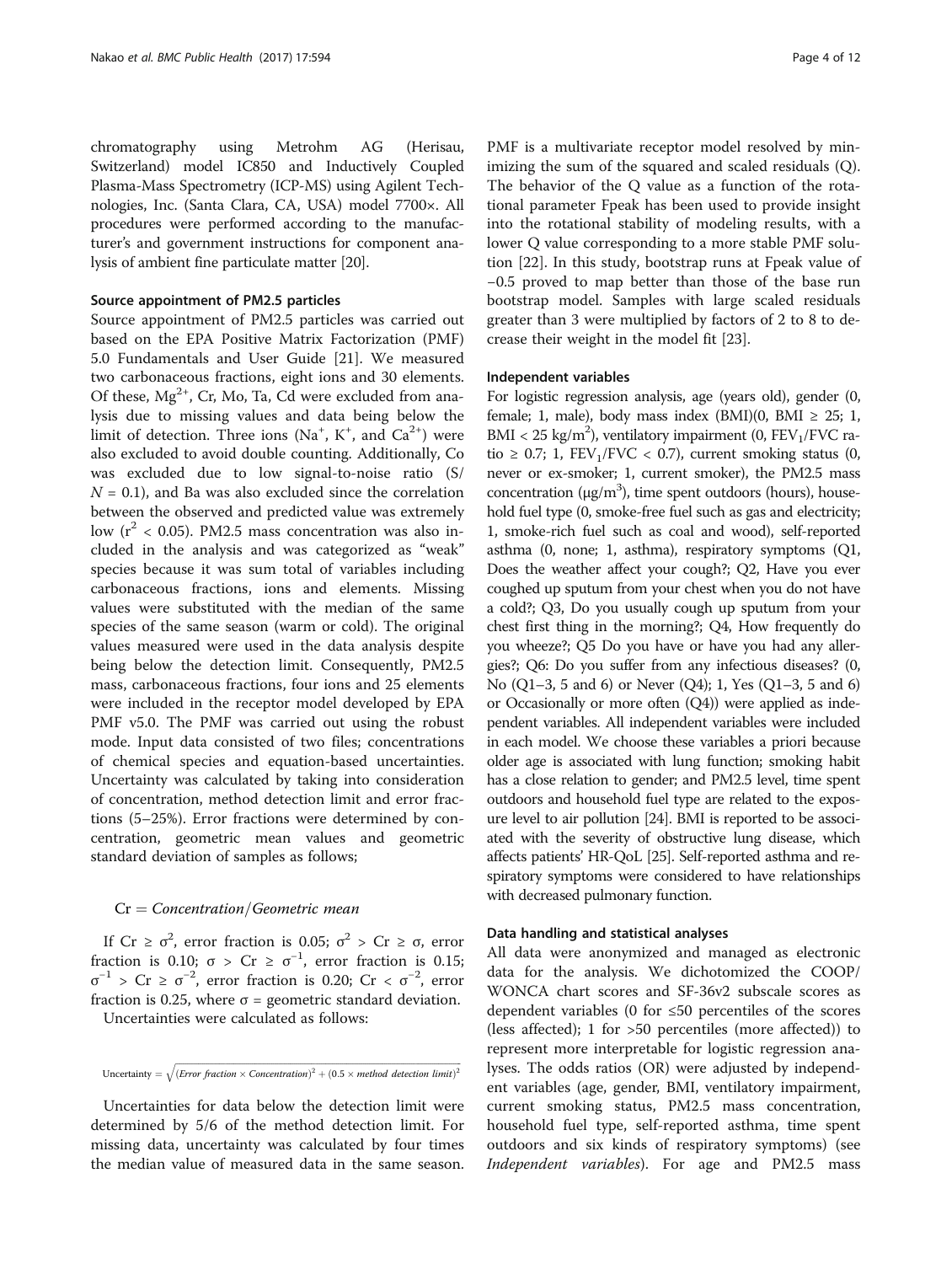concentration, the ORs were presented as incremental difference of 10 years of age and of 10  $\mu$ g/m<sup>3</sup> of PM2.5. The omnibus tests of model coefficient and goodnessof-fit test analyzed by Hosmer-Lemeshow statistics were carried out to assess validity of the logistic model. Participants were stratified by the household fuel type and seasons for the comparison of HR-QoL scores between the subjects with and without ventilatory impairment because the primary target of air pollution was respiratory tract and the household fuel type and seasons were associated with air pollution. Statistical analyses including Welch's *t*-test for parametric analysis of two groups and logistic regression analysis were performed using the statistical software package JMP version 12 (SAS Institute Inc., Cary, NC, USA) and SPSS ver. 21 (IBM Corporation, Armonk, NY, USA). P values of less than 0.05 were considered statistically significant.

#### Results

## Characteristics of participants

Table 1 shows the characteristics of participants. The ratio of male to female participants was approximately 1:1.75, and the mean age with standard deviation (SD)

Table 1 Characteristics of participants

| $N = 666$                   |                     |               |                      |     |               |  |  |
|-----------------------------|---------------------|---------------|----------------------|-----|---------------|--|--|
| Characteristics             |                     |               | Smoke-rich fuel user |     |               |  |  |
| Gender                      | $\mathsf{N}$        | $\%$          | N                    |     | $\%$          |  |  |
| Overall                     | 666                 | 100           |                      | 403 | 61.9          |  |  |
| Male                        | 242                 | 36.3          |                      | 155 | 65.4          |  |  |
| Female                      | 424                 | 63.7          |                      | 248 | 59.9          |  |  |
| Age (years)                 |                     |               |                      |     |               |  |  |
| Overall (mean $\pm$ SD)     | $54.0 \pm 10.0$     |               |                      |     |               |  |  |
| Smoke-rich fuel user        | $53.3 \pm 9.5$      |               |                      |     |               |  |  |
| Smoke-free fuel user        | $55.3 \pm 10.7$     |               |                      |     |               |  |  |
| BMI ( $kg/m2$ )             |                     |               |                      |     |               |  |  |
| Overall (mean $\pm$ SD)     | $27.6 \pm 5.1$      |               |                      |     |               |  |  |
| Smoke-rich fuel user        | $27.7 \pm 5.2$      |               |                      |     |               |  |  |
| Smoke-free fuel user        | $27.7 + 4.9$        |               |                      |     |               |  |  |
| Smoking status              | $\mathbb N$<br>$\%$ |               | N                    |     | $\frac{0}{0}$ |  |  |
| Never-smoker                | 447                 | 67.1          |                      | 257 | 59.4          |  |  |
| Fx-smoker                   | 45                  | 6.8           |                      | 28  | 63.4          |  |  |
| Current smoker              | 174                 | 26.1          |                      | 118 | 67.8          |  |  |
| Time spent outdoors (hours) |                     |               |                      |     |               |  |  |
| Overall (mean $\pm$ SD)     |                     | $6.0 \pm 4.9$ |                      |     |               |  |  |
| Smoke-rich fuel user        |                     | $6.0 \pm 5.0$ |                      |     |               |  |  |
| Smoke-free fuel user        |                     | $6.2 \pm 4.7$ |                      |     |               |  |  |
| Prevalence                  | $\mathbb N$         | $\%$          | N                    |     | $\frac{0}{0}$ |  |  |
| Ventilatory impairment      | 164                 | 24.6          |                      | 97  | 61.0          |  |  |
| Self-reported asthma        | 146                 | 22.3          |                      | 97  | 68.3          |  |  |

was 54.0 ± 10.0 years old. Mean BMI with SD was  $27.6 \pm 5.0$ , and current smoking rate was 26.1%. Mean time spent outdoors with SD was  $6.0 \pm 4.9$  h. The prevalence of ventilatory impairment and self-reported asthma were 24.6% and 22.3%, respectively.

## Multivariate analysis to assess the factors associated with HR-QoL of participants

Logistic regression analyses were carried out using age, gender, BMI, pulmonary function, smoking status, PM2.5 mass concentration, household fuel type, selfreported asthma, time spent outdoors and six kinds of respiratory symptoms as predictive variables, with the COOP/WONCA chart items and subscales of SF-36v2 as dependent variables (Table [2,](#page-5-0) Additional file [1](#page-10-0) Table S1). The omnibus tests of model coefficient showed significant ( $P < 0.001$ ) for all models. Goodness-of-fit were analyzed by Hosmer-Lemeshow statistics, and the P values were well above 0.05 for all models. The physical fitness item of the COOP/WONCA chart and the physical functioning subscale of the SF-36v2 were getting worse in association with 10-year increment of age while the feelings, daily activities and quality of life items of the COOP/WONCA chart and the mental health subscale of the SF-36v2 were getting better with age. The physical fitness, feelings, overall health and pain items of the COOP/WONCA chart and the bodily pain, general health perceptions, vitality, social functioning and mental health subscales of the SF-36v2 were better in male subjects. The social activities item of the COOP/ WONCA chart and the social functioning and mental health subscales of the SF-36v2 were worse in the subjects with BMI less than 25 while the change of health item of the COOP/WONCA chart was better in those with BMI less than 25. Increment of 10  $\mu$ g/m<sup>3</sup> of PM2.5 mass concentration was only associated with the worse physical fitness item of the COOP/WONCA chart. Subjects using smoke-rich fuels showed significant decline in the overall health, pain and quality of life items of the COOP/WONCA chart and the role-physical, bodily pain, general health perceptions, vitality, role-emotional and mental health subscales of SF-36v2. Self-reported asthma seemed to affect the feelings and overall health items of the COOP/WONCA chart and the social functioning subscale of the SF-36v2. The daily activities item of the COOP/WONCA chart and the physical functioning, general health perceptions and vitality subscales of the SF-36v2 were better in association with time spent outdoors. With respect to respiratory symptoms, the daily and social activities and pain items of the COOP/ WONCA chart and the physical functioning subscale of the SF-36v2 worsened in association with presenting the symptom Q1 (Weather affects cough). The feelings, daily activities and overall health items of the COOP/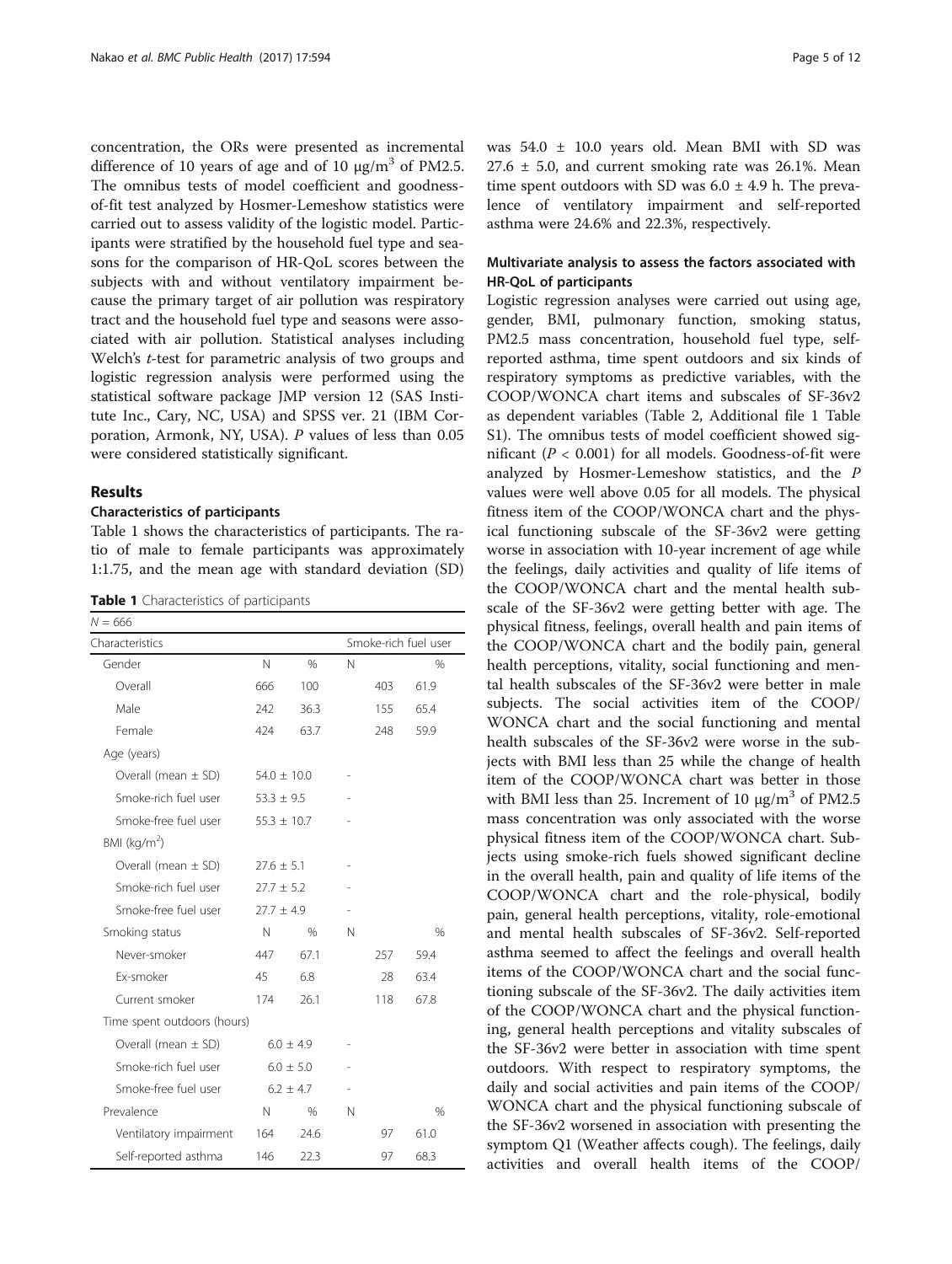<span id="page-5-0"></span>**Table 2** Association between the factors regarding indoor and outdoor air quality with HR-QoL of Mongolian subjects ( $n = 666$ ) in Ulaanbaatar in 2012–2013

| Ouestionnaire | Dependent variables        | Median<br>(cutoff) | Independent variables                     |                              |                           |                           |  |  |  |
|---------------|----------------------------|--------------------|-------------------------------------------|------------------------------|---------------------------|---------------------------|--|--|--|
|               |                            |                    | Higher PM2.5 (10 $\mu$ g/m <sup>3</sup> ) |                              | Smoke-rich household fuel |                           |  |  |  |
|               |                            |                    | Crude OR<br>(95% C.I.)                    | Adjusted OR<br>$(95\%$ C.I.) | Crude OR<br>$(95\%$ C.I.) | Adjusted OR<br>(95% C.I.) |  |  |  |
| COOP/WONCA    | Physical fitness           | 1.0                | $1.06(1.01 - 1.12)$                       | $1.12(1.05 - 1.18)$          | $1.01(0.73 - 1.38)$       | $1.13(0.80 - 1.61)$       |  |  |  |
|               | Feelings                   | 2.0                | $1.05(1.00 - 1.10)$                       | $1.02(0.96 - 1.09)$          | $1.20(0.86 - 1.67)$       | 1.36 (0.93-1.99)          |  |  |  |
|               | Daily activities           | 2.0                | $1.01(0.95 - 1.06)$                       | $0.97(0.90 - 1.03)$          | 1.29 (0.90-1.84)          | 1.33 (0.89-1.99)          |  |  |  |
|               | Social activities          | 1.0                | $1.03(0.97 - 1.08)$                       | $0.99(0.93 - 1.05)$          | $1.28(0.92 - 1.77)$       | 1.33 (0.93-1.91)          |  |  |  |
|               | Change of health           | 3.0                | $0.96(0.90 - 1.03)$                       | $0.92(0.85 - 1.00)$          | 1.47 (0.94-2.30)          | 1.52 (0.92-2.49)          |  |  |  |
|               | Overall health             | 4.0                | $1.01(0.96 - 1.06)$                       | $1.00(0.94 - 1.06)$          | 1.28 (0.94-1.76)          | 1.46 (1.02-2.07)          |  |  |  |
|               | Pain                       | 3.0                | $1.00(0.94 - 1.05)$                       | $0.98(0.92 - 1.05)$          | $1.38(0.98 - 1.95)$       | 1.58 (1.07-2.33)          |  |  |  |
|               | Quality of life            | 2.0                | $1.06(1.01 - 1.12)$                       | $1.02(0.96 - 1.08)$          | $1.58(1.14 - 2.19)$       | $1.68(1.17 - 2.41)$       |  |  |  |
| $SF-36$       | Physical functioning       | 65.0               | $0.99(0.94 - 1.04)$                       | $0.98(0.92 - 1.04)$          | 1.29 (0.94-1.78)          | 1.39 (0.97-2.00)          |  |  |  |
|               | Role physical              | 62.5               | $0.98(0.93 - 1.03)$                       | $0.95(0.90 - 1.01)$          | $1.68(1.22 - 2.32)$       | $1.63(1.15 - 2.31)$       |  |  |  |
|               | Bodily pain                | 61.0               | $0.96(0.91 - 1.01)$                       | $0.92(0.87 - 0.98)$          | $1.68(1.22 - 2.31)$       | 1.97 (1.37-2.84)          |  |  |  |
|               | General health perceptions | 50.0               | $1.00(0.95 - 1.05)$                       | $0.98(0.92 - 1.04)$          | 1.48 (1.08-2.03)          | 1.78 (1.24-2.55)          |  |  |  |
|               | Vitality                   | 62.5               | $1.00(0.95 - 1.05)$                       | $0.98(0.92 - 1.04)$          | $1.55(1.12 - 2.13)$       | $1.52(1.07 - 2.16)$       |  |  |  |
|               | Social functioning         | 75.0               | $0.99(0.94 - 1.04)$                       | $0.96(0.90 - 1.02)$          | $1.32(0.95 - 1.83)$       | 1.30 (0.90-1.86)          |  |  |  |
|               | Role emotional             | 66.7               | $1.00(0.95 - 1.05)$                       | $0.97(0.92 - 1.03)$          | $1.82(1.31 - 2.53)$       | 1.93 (1.35-2.76)          |  |  |  |
|               | Mental health              | 70.0               | 1.04 (0.98-1.09)                          | $1.00(0.94 - 1.06)$          | $1.76(1.28 - 2.42)$       | $1.69(1.19 - 2.41)$       |  |  |  |

The COOP/WONCA items were scored on a five-point ordinal scale ranging from 1 to 5 (lower is better), and responses to the SF-36 were calculated the eight subscales from 0 to 100 points (higher is better). The median value of the scores were used for cutoff point. The COOP/WONCA chart and SF-36 subscale scores were dichotomized as dependent variables (0 for ≤50 percentiles of the scores (less affected); 1 for >50 percentiles (more affected)). Odds ratios were adjusted by age, gender, BMI, ventilatory impairment, smoking status, self-reported asthma, time spent outdoors, and six kinds of respiratory symptoms in addition to PM2.5 concentration and household fuel type.

WONCA chart and the physical and social functioning, bodily pain, general health perceptions and roleemotional subscales of the SF-36v2 declined in subjects presenting with the symptom Q2 (Coughing up phlegm without having a cold). The symptom Q4 (Frequent wheeze) were only associated with the deteriorated general health perception subscale of the SF-36v2. The symptom Q6 (Infectious disease) was concerned with worsened scores of the feelings, daily activities, change of health, pain and quality of life items of the COOP/WONCA chart and the bodily pain, general health perceptions and vitality subscales of the SF-36v2. The symptoms Q3 (Coughing up phlegm first thing in the morning) and Q5 (Allergy) were not associated with any scores of the COOP/WONCA and SF-36v2.

## Ambient air pollution and the source appointment of PM2.5 in Ulaanbaatar

Ambient air pollution was measured as PM2.5 and PM10. Daily means of PM2.5 and PM10 during the health survey in the cold season [94.3  $\pm$  45.4  $\mu$ g/m<sup>3</sup> (mean  $\pm$  SD, PM2.5), 248.6  $\pm$  79.5  $\mu$ g/m<sup>3</sup> (PM10)] were significantly higher than that of the warm season  $[15.3 \pm 9.5 \text{ µg/m}^3 \text{ (PM2.5)} 167.8 \pm 54.6 \text{ µg/m}^3 \text{ (PM10)}]$ (Fig. [2a](#page-6-0)). Particle size distribution measured by APS is shown in Fig. [2b](#page-6-0). Values representing the number of particles, surface area, and mass in winter were much higher than that in summer. The peak in particle number, surface area, and mass distribution in the summer occurred at approximately 0.7 μm, 3.0 μm, and 3.5 μm in diameter respectively. In the winter, the peak in particle number, surface area, and mass distribution occurred at approximately 0.7 μm, 2.0 μm, and 2.3 μm in diameter respectively. In addition to these peaks, the peaks at 0.8 μm in diameter for the surface area and mass also occurred in both seasons. The highest point of the number and surface area in winter was 0.523 μm in diameter, which is the lowest detection limit.

Profiles identified for the five-factor solution included: (1) Na-rich (Na and Cl<sup>−</sup> ); (2) Soil; (Al and Si) (3) Traffic (Sb and Mn); (4) Solid fuel (Carbonaceous fraction, ions, As and Pb); (5) Industry (Zn, Ni and Ti) (Fig. [3](#page-7-0)). PM2.5 mass, carbonaceous fractions, ions except for sulfate, Na, Al, Si, Ca, Sc, Ti, V, Mn, Fe, Cu, As, Se, Rb, Cs, La, Ce, Sm, Hf and Th, and were well predicted (i.e.,  $r^2$  (observed/predicted)  $\geq$  0.8). Sulfate ions, Zn, Sb and W were moderately predicted (i.e.,  $0.8 > r^2 \ge 0.6$ ). K, Ni and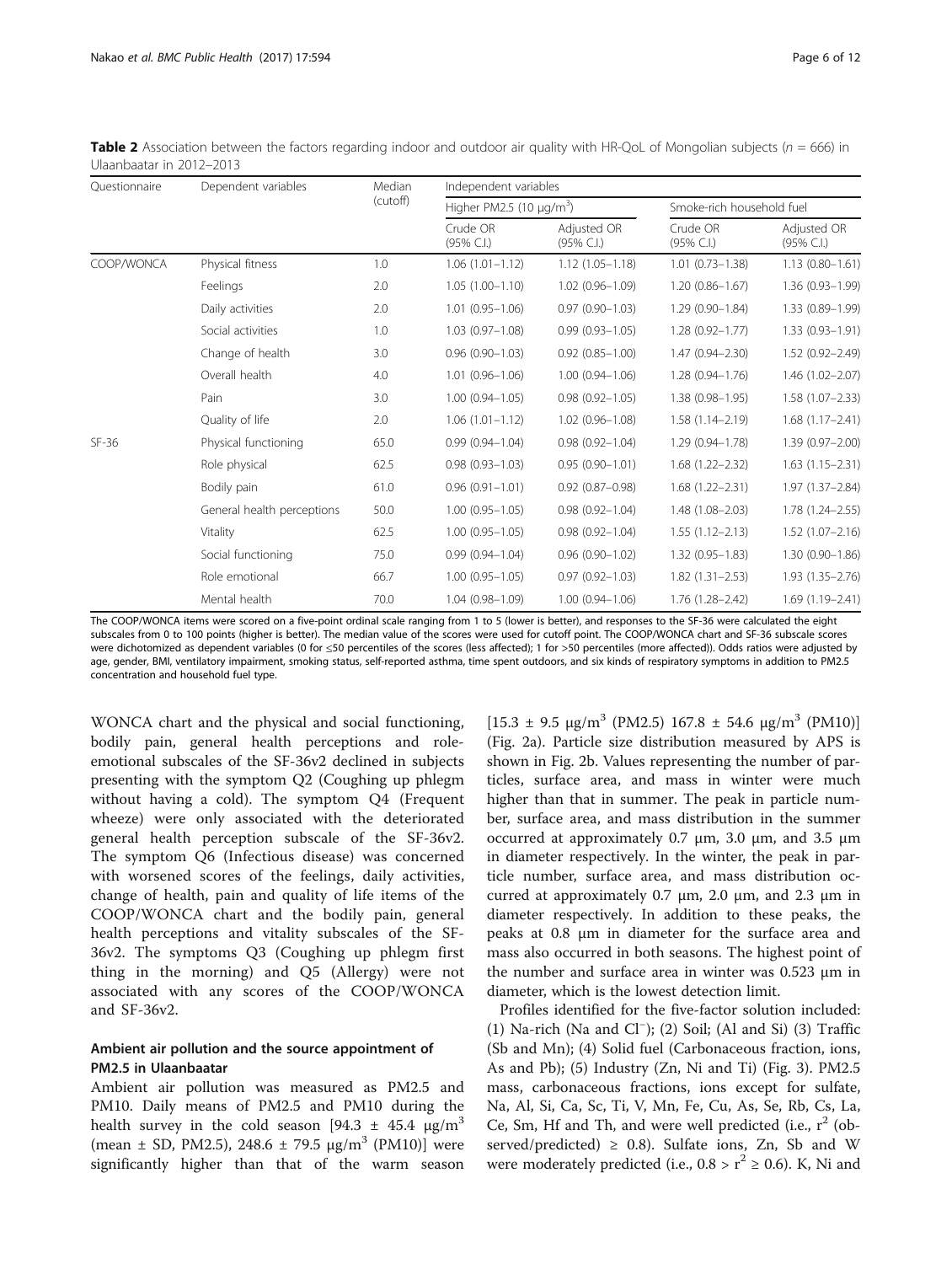<span id="page-6-0"></span>

Pb were poorly predicted (i.e.,  $r^2$  < 0.6). When the factor number was changed from five to six,  $Q/Q_{ex}$ . pected decreased from 1.89 to 1.75, which was a larger decrease than when the factor number was changed from four to five (1.75 to 1.64). Since a smaller decrease in Q indicates that the possibility of too many factors being fit, five factors may be the optimal solution. Na-rich, Soil, Traffic, Solid fuel and Industry factors were mapped 88%, 99%, 89%, 99% and 89% of bootstrap run, respectively. The bootstrap results improved after a factor rotation of the Fpeak value at −0.5. Mapping of Fpeak boot factors to base factors were as follows; Na-rich, Soil, Traffic, Solid fuel and Industry factors were mapped 95%, 98%, 96%, 100% and 97% of bootstrap run, respectively. Fig. [3](#page-7-0) indicates that the contributions by Traffic and Industry factors were high in the warm season, and that Soil factor contributed similarly in both the warm and cold season. These factors contributed relatively little to the PM2.5 mass. Na-rich and Solid fuel factors contributed predominantly in the cold season. Over half of the PM2.5 mass was attributed to Solid fuel factor.

## Association of household fuel type and season with HR-QoL of Mongolian subjects with ventilatory impairment

To examine the association of household fuel type and season with HR-QoL of Mongolian subjects, we compared HR-QoL measured by the SF-36v2 and COOP/WONCA charts between subjects with normal lung functions and those with ventilatory impairment, when the subjects were stratified by season and household fuel type. The daily activities and pain item measured by the COOP/WONCA charts were significantly worse only in the subjects with ventilatory impairment using smoke-rich fuels in the cold season. The physical functioning role physical, bodily pain, general health perceptions, and social functioning subscales of the SF-36v2 were also significantly worse in subjects with ventilatory impairment using smokerich fuels in the cold season. Only the role-emotional subscale was significantly worse in the subjects with ventilatory impairment using smoke-free fuels in the cold season. No significant differences between the subjects with normal lung function and those with ventilatory impairment were found in the warm season regardless of household fuel type.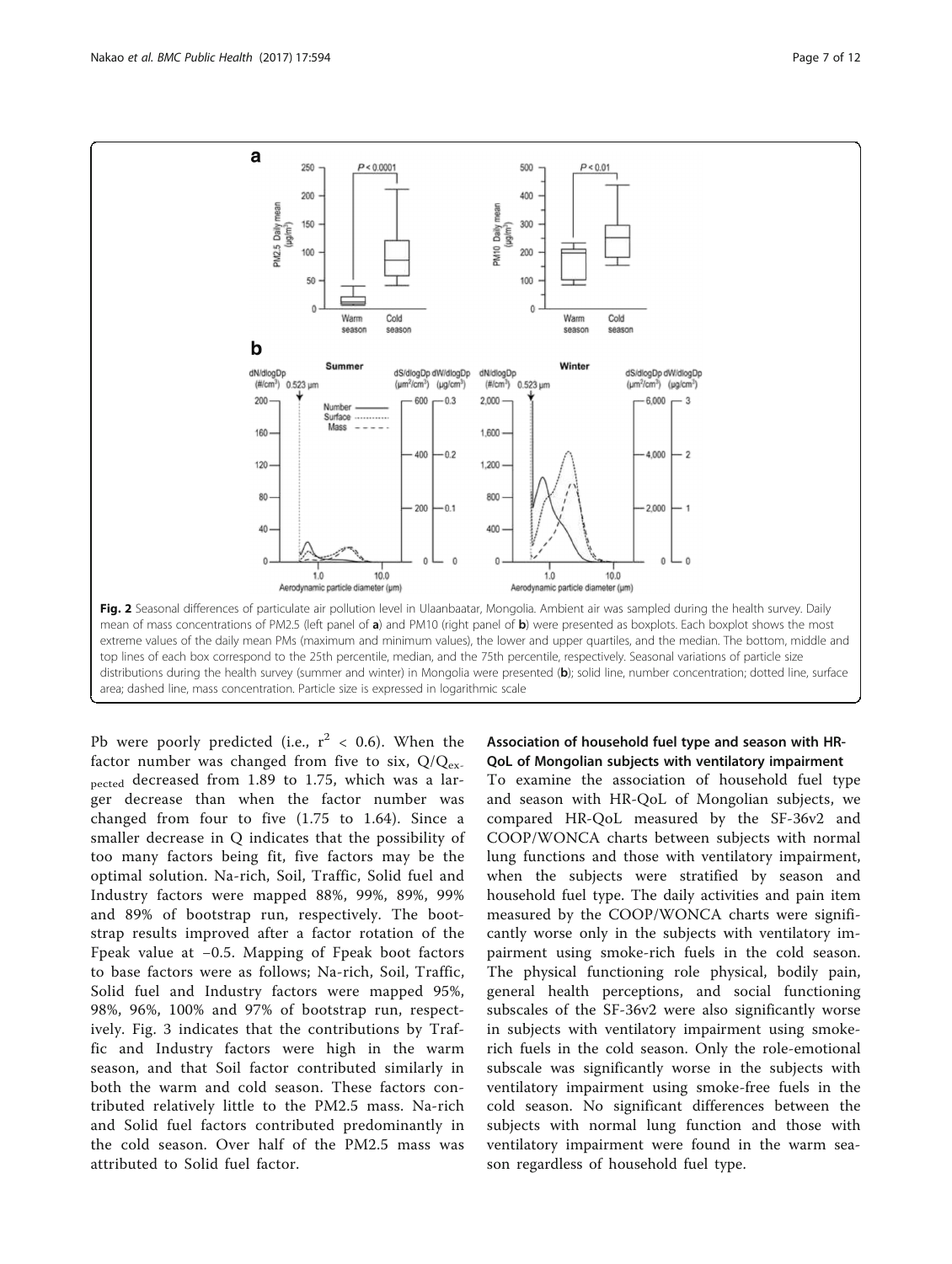<span id="page-7-0"></span>

## **Discussion**

We conducted the health survey on 666 Mongolian subjects living in Ulaanbaatar (Fig. [1](#page-2-0)). We observed an inverse association between respiratory symptoms and smoke-rich fuels and HR-QoL. PM2.5 and PM10 were much higher in the cold season than in the warm season. The PMF receptor model revealed that the high concentration of PM2.5 in the cold season was estimated to be attributable to solid fuel combustion. We thus investigated the difference in HR-QoL between the subjects with and without ventilatory impairment after the stratification by season and household fuel type. There was no significant difference in HR-QoL between subjects with and without ventilatory impairment regardless of household fuel type in the warm season. In contrast, subjects with ventilatory impairment using smoke-rich fuel in the cold season reported worse scores of the various aspects of HR-QoL when compared to the subjects without ventilatory impairment.

Ulaanbaatar, Mongolia is one of severely air-polluted cities in the world [[2\]](#page-10-0). One reason is the increased consumption of coal during winter due to the population influx to Ulaanbaatar and subsequent expansion of the ger district. Another reason is attributed to its geographical feature as a basin [\[12](#page-10-0)]. Recently, Jadambaa et al. [\[9](#page-10-0)] reported that air pollution, metals, tobacco smoke and toxic chemicals are environmental risk factors for the Mongolian population involved in the development of cardiopulmonary diseases in adults and neurodevelopmental and respiratory disorders in children. In addition to cardiopulmonary effects, a decrease in HR-QoL is reported to be an adverse health effect as a result of exposure to air pollution [\[26](#page-11-0)]. In the current study, we performed logistic regression analyses to determine the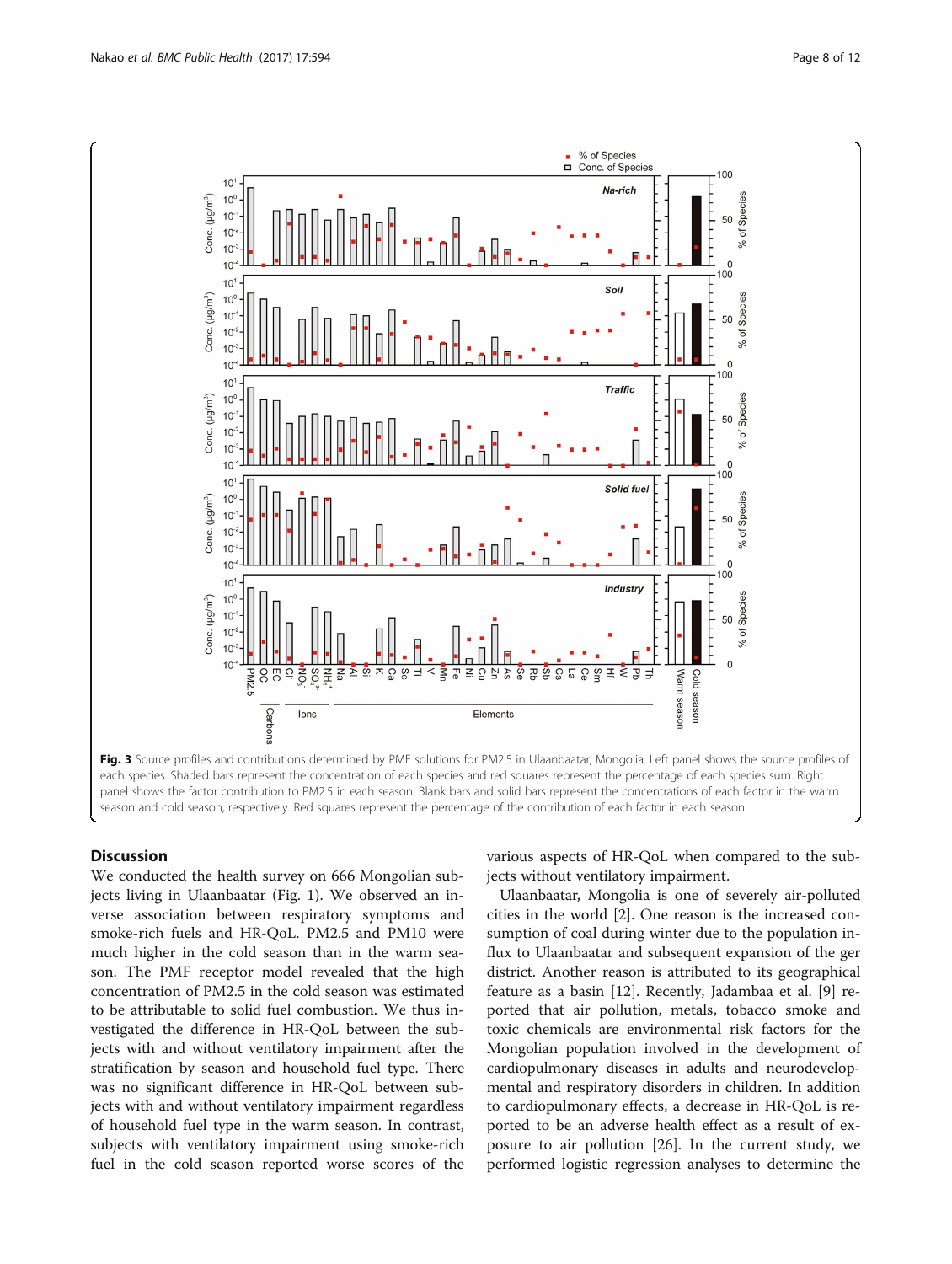factors associated with HR-QoL in Mongolian subjects (Table [2\)](#page-5-0). Higher PM2.5 concentration was only associated with a worse physical fitness item of the COOP/ WONCA chart. The use of smoke-rich household fuel seemed to affect the overall health, pain and quality of life items of the COOP/WONCA chart and all subscales except for physical and social functioning of the SF-36v2. These results suggest that the type of household fuels was more strongly associated with HR-QoL than was PM2.5 concentration.

We monitored the ambient PM2.5, PM10 levels and particle size distribution during the health survey. In the cold season, PM2.5 and PM10 were much higher than in the warm season (Fig. [2a](#page-6-0)). These results were consistent with a previous report [[27](#page-11-0)]. When compared with the current WHO guidelines on the 24-h average of PM2.5 (25  $\mu$ g/m<sup>3</sup>) and PM10 (50  $\mu$ g/m<sup>3</sup>), our results showed that these readings were three to five times higher in the cold season. These results seemed to be due to the increased consumption of smoke-rich fuel in the ger district during the winter months because of poor infrastructure catering to electricity and gas in the ger district in Ulaanbaatar [[28\]](#page-11-0). Size distribution of particles showed a distinct peak at less than 5 μm in diameter in the winter (Fig. [2b](#page-6-0)). Particles less than 7 μm in diameter can be inhaled into the lungs, and fine particles can reach the alveolar, which is sensitive to foreign particles. Moreover, fine particles constitute a larger surface area than the same mass of coarse particles. Consequently, fine particles can transport more toxic compounds attached on its surface to deeper parts of the lungs than coarse particles per unit weight [[29](#page-11-0)]. Source appointment of PM2.5 particles was estimated using the PMF receptor model (Fig. [3\)](#page-7-0). The model solution contains five factors: (1) Na-rich; (2) Soil; (3) Traffic; (4) Solid fuel; (5) Industry. The origin of the Na-rich factor was unclear because Mongolia is an inland state (there is no sea salt). In addition to Na and Cl<sup>−</sup> , this factor also contained high contribution of Al and Si as well as Soil factor. Narich factor, unlike soil factor, showed high contribution in the cold season. Only the samples obtained on a snowy day in December showed extremely high contribution by the Na-rich factor. We speculate that this factor might be derived from drifting snow or snowmelting agents (e.g., sodium chloride) with soil/dust from the land surface. The contribution of Soil factor was relatively small compared to other anthropogenic sources, although there are many unpaved roads and exposed land surfaces in Ulaanbaatar [\[14](#page-10-0)]. Major constituents of soil contribute largely to coarse particles rather than fine particles [[30, 31\]](#page-11-0). This could be the reason why the high concentration of PM10 was observed even in the warm season where the coal consumption and PM2.5 concentration were markedly decreased. The

number of cars in Mongolia drastically increased fivefold from 2000 to 2011, leading to chronic traffic congestion in the urban area of Ulaanbaatar [\[32\]](#page-11-0). Traffic factor was characterized by Sb, a component of brake lining [\[33\]](#page-11-0). This factor also contained nitrate ions, which is reported to be associated with traffic emissions [\[34](#page-11-0)]. A large part of the air pollution in Ulaanbaatar was reported to be caused by coal burning in the ger district and in coal-fired power plants [[28, 35](#page-11-0)]. The characteristic of the source profile of Solid fuel factor was consistent with a previous study [[36\]](#page-11-0). Guttikunda reported that approximately five tons of coal and  $3 \text{ m}^3$  of wood are used domestically in each ger annually, and nearly 60% of the coal is consumed between November and February [[37\]](#page-11-0). Our results were consistent with a previous report indicating that the highest source contributor of PM2.5 in Ulaanbaatar was from a coal burning source as it was dominated by black carbon and significant Sulphur components, although the report did not show fractionated carbon, ions and toxic heavy metals [\[35](#page-11-0)]. The concentration of Industry factor was almost the same in both seasons, and was much lower than the Solid fuel factor and Traffic factor in the cold season.

Subjects using smoke-rich fuels and presented with respiratory symptoms showed a trend of poorer HR-QoL compared to those using smoke-free fuels (Table [2\)](#page-5-0). A higher contribution of Solid fuel factor was also found in the cold season (Figs. [2](#page-6-0) and [3\)](#page-7-0). The effects of chronic respiratory diseases on the HR-QoL were previously reported [[38, 39\]](#page-11-0). We therefore assessed the association of season and household fuel type with HR-QoL in subjects with ventilatory impairment. All dimensions of HR-QoL in subjects with ventilatory impairment were compared with those with normal lung function after the stratification of subjects by season and household fuel type (Table [3\)](#page-9-0). Subjects with ventilatory impairment who used smoke-rich fuel showed a significant lower HR-QoL scores only in the cold season compared to those with normal lung function. Since PM2.5 concentration or usage of smoke-rich household fuel were strongly associated with ambient temperature (i.e. PM2.5 and usage of smoke-rich fuels were increased in the cold season), we could not rule out the possibility that colder temperature affected HR-QoL of the subjects with ventilatory impairment. Nevertheless, the subscales of HR-QoL were not significantly different between subjects with and without ventilatory impairment even in the cold season if the subjects used smoke-free fuel except for role-physical subscale of the SF-36v2 while subjects using smoke-rich fuel with ventilatory impairment showed significant lower HR-QoL in many subscales. These results suggest that the decline in HR-QoL could be attributable not to cold weather but to worsened air pollution. Domestic use of unprocessed solid fuels not only cause outdoor air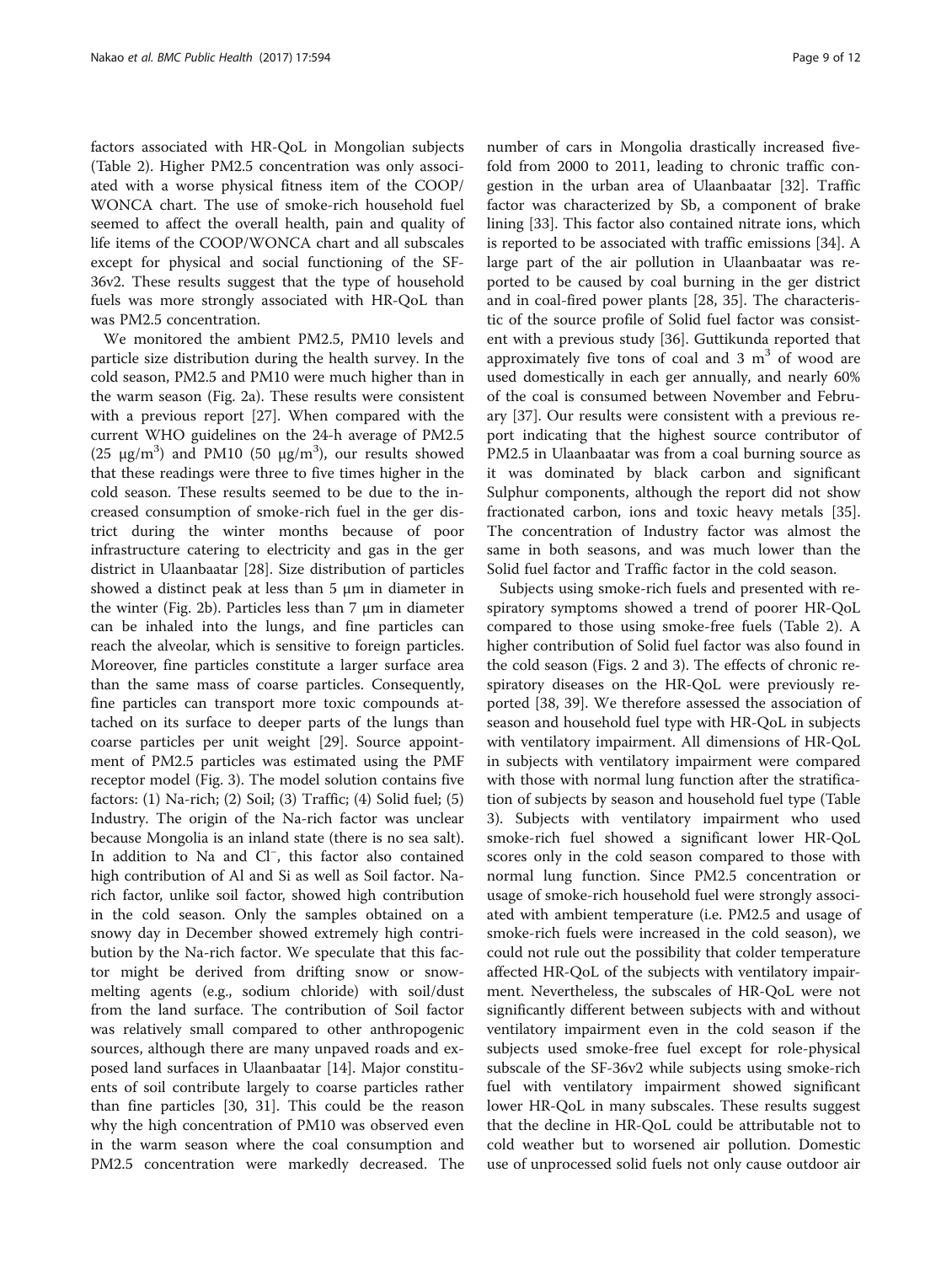| Questionnaire                 | Season                     | Warm                      |                                                 |                                                                                                 |                                                 |                           |                  | Cold                            |                                   |
|-------------------------------|----------------------------|---------------------------|-------------------------------------------------|-------------------------------------------------------------------------------------------------|-------------------------------------------------|---------------------------|------------------|---------------------------------|-----------------------------------|
|                               | Household fuel type        | Smoke-free $(n = 120)$    |                                                 | Smoke-rich $(n = 210)$                                                                          |                                                 | Smoke-free $(n = 128)$    |                  | Smoke-rich ( $n = 193$ )        |                                   |
|                               | Ventilatory impairment     | $(-) n = 87$ $(+) n = 33$ |                                                 | $(-)$                                                                                           | $(+) n = 49$                                    | $(-) n = 99$ $(+) n = 29$ |                  | $(-)$                           | $(+) n = 48$                      |
|                               | Item/ subscale             |                           |                                                 | $n = 161$                                                                                       |                                                 |                           |                  | $n = 145$                       |                                   |
| COOP/WONCA<br>[Mean $\pm$ SD] | Physical fitness           | $1.8 \pm 1.0$             | $2.2 \pm 1.4$                                   | $1.8 \pm 1.1$                                                                                   | $2.0 \pm 1.3$                                   | $1.9 \pm 1.2$             | $2.3 \pm 1.2$    | $2.2 \pm 1.3$                   | $2.6 \pm 1.6$                     |
|                               | Feelings                   | $2.2 \pm 1.0$             | $2.0 \pm 1.1$                                   | $2.4 \pm 1.2$                                                                                   | $2.3 \pm 1.2$                                   | $2.2 \pm 1.1$             | $2.4 \pm 1.1$    | $2.3 \pm 1.1$                   | $2.5 \pm 1.1$                     |
|                               | Daily activities           | $1.7 \pm 0.8$             | $1.7 \pm 1.1$                                   | $2.0 \pm 1.0$                                                                                   | $2.0 \pm 1.1$                                   | $1.9 \pm 0.9$             | $1.9 \pm 0.9$    | $1.9 \pm 0.9$                   | $2.3 \pm 1.1*$                    |
|                               | Social activities          | $1.5 \pm 0.8$             | $1.4 \pm 0.7$                                   | $1.7 \pm 0.9$                                                                                   | $1.6 \pm 0.9$                                   | $1.7 \pm 1.1$             | $1.5 \pm 0.8$    | $1.5 \pm 0.8$                   | $1.8 \pm 1.0$                     |
|                               | Change of health           | $2.6 \pm 0.9$             | $2.7 \pm 0.8$                                   | $2.7 \pm 1.0$                                                                                   | $2.7 \pm 0.9$                                   | $2.5 \pm 1.0$             | $2.4 \pm 1.0$    | $2.7 \pm 0.8$                   | $2.9 \pm 0.9$                     |
|                               | Overall health             | $3.2 \pm 0.9$             | $3.5 \pm 0.9$                                   | $3.4 \pm 0.8$                                                                                   | $3.5 \pm 0.6$                                   | $3.3 \pm 0.9$             | $3.3 \pm 1.0$    | $3.4 \pm 0.8$                   | $3.5 \pm 0.9$                     |
|                               | Pain                       | $2.5 \pm 1.1$             | $2.6 \pm 1.4$                                   | $2.9 \pm 1.2$                                                                                   | $2.7 \pm 1.3$                                   | $2.5 \pm 1.3$             | $2.8 \pm 1.2$    | $2.6 \pm 1.2$                   | $3.1 \pm 1.2^*$                   |
|                               | Quality of life            | $2.3 \pm 0.7$             | $2.2 \pm 0.6$                                   | $2.4 \pm 0.7$                                                                                   | $2.5 \pm 0.8$                                   | $2.3 \pm 0.8$             | $2.4 \pm 0.7$    | $2.4 \pm 0.7$                   | $2.5 \pm 0.7$                     |
| $SF-36$<br>$[mean \pm SD]$    | Physical functioning       |                           | $65.2 \pm 23.6$ 57.1 $\pm$ 28.5                 | $59.3 \pm 28.7$                                                                                 | $58.4 \pm 28.9$                                 | $71.0 \pm 22.1$           | $65.7 \pm 17.4$  | $64.7 \pm 24.6$                 | $54.4 \pm 25.2*$                  |
|                               | Role physical              |                           | $69.3 \pm 26.2$ 72.3 $\pm$ 30.9                 |                                                                                                 | $60.3 \pm 26.0$ 59.6 $\pm$ 26.8                 | $73.0 \pm 23.6$           | $62.3 \pm 23.3*$ | $65.8 \pm 25.9$                 | $55.2 \pm 28.2*$                  |
|                               | Bodily pain                | $67.0 \pm 22.9$           | $63.1 \pm 29.7$                                 |                                                                                                 | $55.2 \pm 26.4$ 55.2 $\pm$ 27.9 65.9 $\pm$ 24.1 |                           | $59.3 \pm 28.3$  |                                 | $60.6 \pm 24.2$ 48.0 $\pm$ 21.0** |
|                               | General health perceptions |                           |                                                 | $55.2 \pm 20.7$ 48.0 $\pm$ 24.9 49.7 $\pm$ 22.6 51.3 $\pm$ 22.5 56.9 $\pm$ 22.5                 |                                                 |                           | $50.8 \pm 19.6$  |                                 | $50.3 \pm 22.8$ 41.2 $\pm$ 22.8*  |
|                               | Vitality                   |                           |                                                 | $63.9 \pm 17.4$ $64.4 \pm 16.6$ $58.8 \pm 19.3$ $56.6 \pm 19.9$ $65.5 \pm 19.2$ $62.7 \pm 19.9$ |                                                 |                           |                  | $60.1 \pm 18.6$ 55.3 $\pm$ 23.1 |                                   |
|                               | Social functioning         |                           | $77.4 \pm 21.0$ 81.1 $\pm$ 23.8 71.2 $\pm$ 24.1 |                                                                                                 | $71.7 \pm 24.2$ $77.5 \pm 22.8$ $72.8 \pm 22.9$ |                           |                  |                                 | $76.5 \pm 21.0$ 67.7 $\pm 25.9$ * |
|                               | Role emotional             | $72.2 \pm 23.9$           |                                                 | $74.7 \pm 30.9$ 63.7 $\pm$ 27.0 62.1 $\pm$ 29.6 74.7 $\pm$ 22.1                                 |                                                 |                           | $66.4 \pm 24.7$  |                                 | $66.4 \pm 26.0$ 58.0 $\pm$ 28.0   |
|                               | Mental health              |                           |                                                 | $72.7 \pm 18.5$ $77.4 \pm 18.9$ 66.5 $\pm$ 19.3 67.7 $\pm$ 21.7 71.8 $\pm$ 18.1 71.2 $\pm$ 18.7 |                                                 |                           |                  | $67.1 \pm 19.4$ $62.7 \pm 22.3$ |                                   |

<span id="page-9-0"></span>Table 3 Comparison of the HR-QoL between Mongolian subjects with and without ventilatory impairment when the subjects were stratified by season and household fuel type

The COOP/WONCA items were scored on a five-point ordinal scale ranging from 1 to 5 (lower is better), and responses to the SF-36 were calculated the eight subscales from 0 to 100 points (higher is better)

Data are presented as mean ± SD

\*P < 0.05; \*\*P < 0.001 between subjects with normal lung functions and those with ventilatory impairment

pollution but also indoor air pollution [\[40\]](#page-11-0). There are many reports that indoor air pollution plays a role in the development and exacerbation of cardiopulmonary diseases [\[41](#page-11-0)–[44](#page-11-0)]. Consequently, our findings suggest that indoor air pollution derived from domestic coal combustion is associated with deterioration of HR-QoL in subjects with ventilatory impairment in the cold season. Alexander et al. reported that a reduction of indoor air pollution improved respiratory health-related quality of life [[45](#page-11-0)]. Although we did not monitor air pollution inside the ger in which the residents depend on solid fuels for domestic use, Enkhbat et al. previously reported that the PM2.5 mass concentration in a ger is more than two times higher than that in an apartment in Ulaanbaatar [\[46](#page-11-0)].

There are several limitations of this study. Firstly, it is difficult to prove the causal relationship between air pollution and the decrease of HR-QoL in the current study. Although this study includes a health survey in each season and a correlation between air pollution and HR-QoL was observed to some extent, the survey is of a crosssectional design and the participants of the survey were not continuously followed over a long period. A followup study is thus needed to conclusively ascertain the effect of air pollution on HR-QoL. Secondly, the maleto-female ratio in this study was 1:1.75, whereas the male-to-female ratio of Mongolian population between 40 and 79 years old from 2012 to 2013 was 1:0.9 [[47](#page-11-0), [48\]](#page-11-0). Non-uniformity in sex balance might be explained by the fact that this study was carried out during the day on weekdays, and that only passers-by participated in the study. Hence, there potentially is selection bias in the sampling for this study although our objective was not to investigate the general population but rather, assess the difference between the specific groups classified by household fuel type, and subjects with and without ventilatory impairment. Finally, we carried out the PMF analysis using only 37 samples (19 in the warm season and 18 in the cold season) of filters. The small number of samples used in the receptor model might lack validity and weaken the reliability of the model solution as the concentration of each species showed daily and seasonal fluctuations. Solid fuel factor, however, was always prominent in the PMF solution even when the factor number was changed from three to seven while the other factors except for soil was uncertain.

## Conclusions

The current study showed that ambient air pollution in Ulaanbaatar worsened in the cold season. The receptor model showed that solid fuel combustion contributed a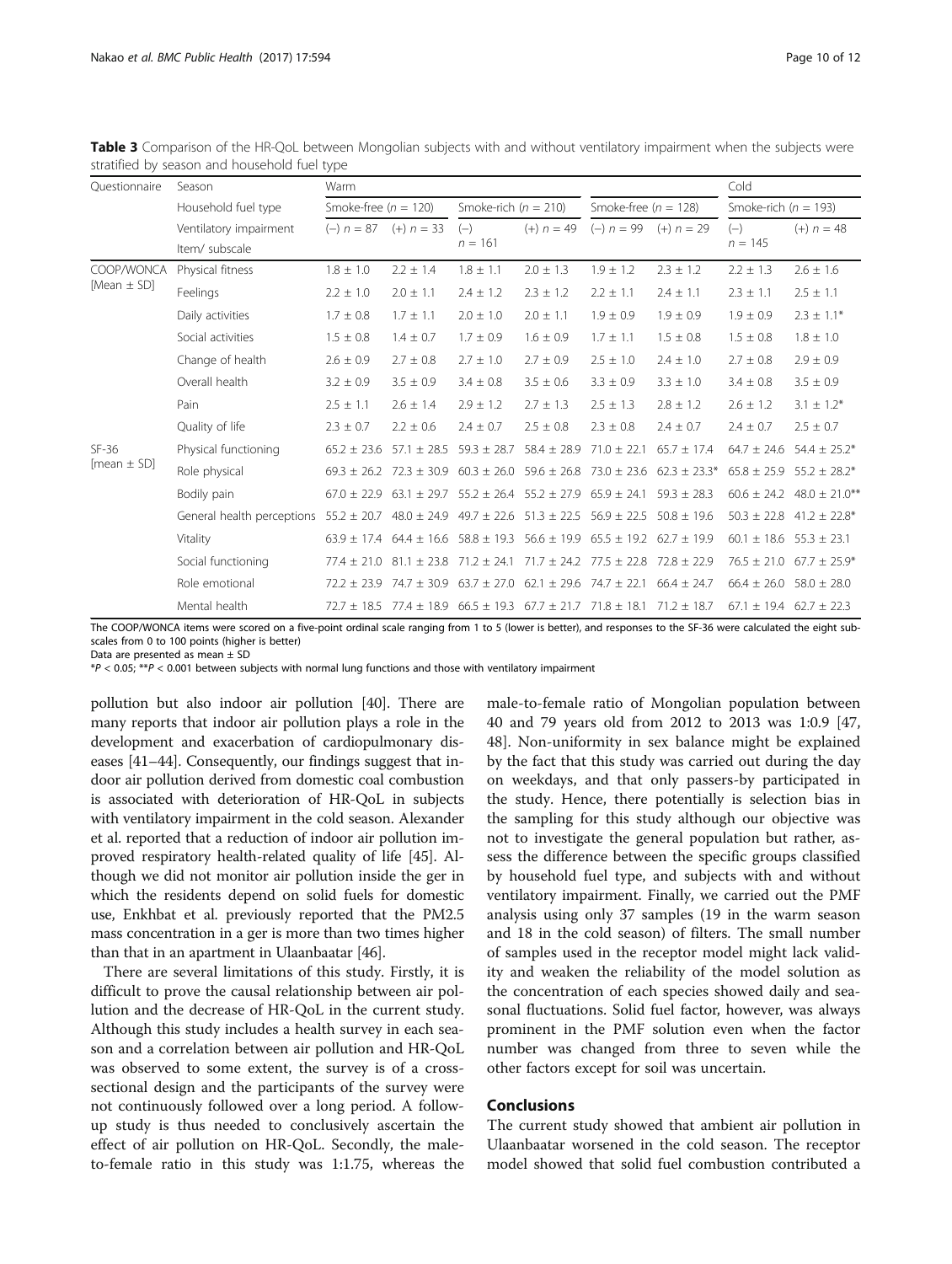<span id="page-10-0"></span>large part to air pollution in the cold season. Many aspects of HR-QoL in subjects with ventilatory impairment using smoke-rich fuels who were above 40 years of age deteriorated only in the cold season when compared to those with normal lung function. These results suggest that countermeasures or interventions by policymakers to reduce solid fuel usage in winter could improve HR-QoL of the residents of Ulaanbaatar, especially for subjects with ventilatory impairment.

## Additional file

[Additional file 1: Table S1.](dx.doi.org/10.1186/s12889-017-4507-1) Factors associated with HR-OoL of Mongolian subjects. (DOCX 44 KB)

#### Abbreviations

Al: Aluminum; APS: Aerodynamic particle sizer; As: Arsenic; Ba: Barium; BMI: Body mass index; Ca: Calcium; Ca<sup>2+</sup>: Calcium ion; Ce: Cerium; Cl : Chloride; Co: Cobalt; Cr: Chromium; Cs: Cesium; Cu: Copper; EC: Elemental carbon; EPA: Environmental Protection Agency; Fe: Iron; FEV<sub>1</sub>: Forced expiratory volume in one second; FVC: Forced ventilatory capacity; Hf: Hafnium; HR-QoL: Health-related quality of life; K: potassium; K <sup>+</sup>: Potassium ion; La: Lanthanum; Mg<sup>2+</sup>: Magnesium ion; Mn: Manganese; Mo: Molybdenum; Na: Sodium; Na<sup>+</sup>: Sodium ion; NH<sub>4</sub>: Ammonium ion; Ni: Nickel; NO<sub>3</sub>: Nitrate ion; OC: Organic carbon; PAHs: Polyaromatic Hydrocarbons; Pb: Lead; PMF: Positive matrix factorization; PTFE: Polytetrafluoroethylene; Q: Sum of the squared, scaled residuals; Rb: Rubidium; S/N: Signal to noise ratio; Sb: Antimony; Sc: Scandium; Se: Selenium; SF-36,: Short-form 36 health survey; Si: Silicon; Sm: Samarium; SO4 2− : Sulfate ion; Ta: Tantalum; Th: Thorium; Ti: Titanium; V: Vanadium; VC: Vital capacity; W: Tungsten; Zn: Zinc

#### Acknowledgements

We would like to thank all staff at the Embassy of Japan in Mongolia for their cooperation during our study in Mongolia. We also thank Dr. Go Hasegawa, Ms. Tomoe Terasaki and Ms. Ayumi Narumi of Kurume University.

#### Funding

This study was supported in part by Grants-in-Aid for Scientific Research (B) 20,406,001, 23,406,001 and (C) 26,340,053, and a "MEXT-Supported Program for the Strategic Research Foundation at Private Universities" from the Ministry of Education, Culture, Sports, Science and Technology, Japan in the design of the study and collection, analysis, and interpretation of data and in writing the manuscript.

#### Availability of data and materials

The datasets analyzed during the current study are not publicly available due to our privacy policy and agreement with participants but are available from the corresponding author on reasonable request.

#### Author's contributions

MN was an assistant Professor at Kurume University and was involved in the literature search, data collection, data editing, analysis, interpretation, and preparing manuscript. He took the lead in developing this manuscript. KY was an advisor and was involved in the literature search and data collection. YI was involved in the literature search; data collection, editing, analysis, and interpretation; provided discussion and advice; helped with manuscript preparation; and participated in the development of the study proposal. She also supervised all aspects of this study. HO was an advisor and was actively involved in data collection and diagnosis in Ulaanbaatar, Mongolia. He also involved in the data analysis and interpretation; provided discussion and advice. BS and DI were advisors and were actively involved in data collection in Ulaanbaatar, Mongolia. All authors read and approved the final manuscript.

## Competing interests

Authors declare that they have no competing interests.

#### Consent for publication

Not Applicable

#### Ethics approval and consent to participate

This study was approved by the Clinical Ethical Review Board of Kurume University School of Medicine. Before investigation, the participants were provided with an explanation in person with regard to the purpose and method of the study, as well as information regarding the handling of the results. The study was carried out upon receipt of written consent.

## Publisher's Note

Springer Nature remains neutral with regard to jurisdictional claims in published maps and institutional affiliations.

#### Author details

<sup>1</sup>Department of Public Health, School of Medicine, Kurume University, 67 Asahimachi, Kurume, Fukuoka 830-0011, Japan. <sup>2</sup>Department of Biomedical Laboratory Sciences, Faculty of Life Sciences, Kumamoto University, Kumamoto, Japan. <sup>3</sup>Department of Respiratory Medicine, Mongolian National University of Medical Sciences, Ulaanbaatar, Mongolia.

## Received: 7 September 2016 Accepted: 14 June 2017 Published online: 23 June 2017

#### References

- 1. World Health Organization. Ambient air pollution. Geneva: A global assessment of exposure and burden of disease. 2016. [http://apps.who.int/iris/bitstream/](http://apps.who.int/iris/bitstream/10665/250141/1/9789241511353-eng.pdf?ua=1) [10665/250141/1/9789241511353-eng.pdf?ua=1 .](http://apps.who.int/iris/bitstream/10665/250141/1/9789241511353-eng.pdf?ua=1) Accessed 20 June 2017.
- 2. World Health Organization. Ambient (outdoor) air pollution database 2014, by country and city. Geneva; 2014. [http://www.who.int/entity/quantifying\\_](http://www.who.int/entity/quantifying_ehimpacts/national/countryprofile/aap_pm_database_may2014.xls?ua=1) [ehimpacts/national/countryprofile/aap\\_pm\\_database\\_may2014.xls?ua=1](http://www.who.int/entity/quantifying_ehimpacts/national/countryprofile/aap_pm_database_may2014.xls?ua=1). Accessed 20 June 2017.
- 3. Klemn RJ, Mason R. Replication of reanalysis of Harvard six-city mortality study. Revised analysis of time-series studies of air pollution and health. Special report. HEI report. Boston MA: Health Effects Institute; 2003. p. 165–72.
- 4. Burnett RT, Goldberg MS. Size-fractionated particulate mass and daily mortality in eight Canadian cities. Revised analysis of time-series studies of air pollution and health. Special report. HEI report. Boston MA: Health Effects Institute; 2003. p. 85–9.
- 5. Pope CA III. Epidemiology of fine particulate air pollution and human health: biologic mechanisms and who's at risk? Environ Health Perspect. 2000;108(suppl. 4):713–23.
- 6. Chen YT, Huang YK, Luvsan ME, Gombojav E, Ochir C, Bulgan J, et al. The influence of season and living environment on children's urinary 1 hydroxypyrene levels in Ulaanbaatar Mongolia. Environ Res. 2015;137:170–5.
- 7. Slezakova K, Pires JC, Castro D, Alvin-Ferraz MC, Delerue-Matos C, Morais S, et al. PAH air pollution at a Portuguese urban area: carcinogenic risks and sources identification. Environ Sci Pollut Res Int. 2013;20(6):3932–45.
- 8. Dashdendev B, Fukushima LK, Woo MS, Ganbaatar E, Warburton D. Carbon monoxide pollution and lung function in urban compared with rural Mongolian children. Respirology. 2011;16(4):653–8.
- 9. Jadambaa A, Spickett J, Badrakh B, Norman RE. The impact of the environment on health in Mongolia: a systematic review. Asia Pac J Public Health. 2015;27(1):45–75.
- 10. American Thoracic Society. What constituents an adverse health effect of air pollution? Official statement of the American Thoracic Society. Am J Respir Crit Care Med. 2000;161:665–73.
- 11. Nakao M, Yamauchi K, Ishihara Y, Solongo B, Ichinnorov D, Breugelmans R. Validation of the Mongolian version of the SF-36v2 questionnaire for health status assessment of Mongolian adults. Springer Plus. 2016;5:607.
- 12. Amarsaikhan D, Battsengel V, Nergui M, Ganzorig M, Bolor G. A study on air pollution in Ulaanbaatar city, Mongolia. J Geosci Environ Protection. 2014;2:123–8.
- 13. The World Bank. Environmental Challenges of Urban Development. Washington DC: Mongolia Environment Monitor 2004; [http://documents.](http://documents.worldbank.org/curated/en/384191468060872921/pdf/300530MONGOLIAN0env1monitor20041mon.pdf) [worldbank.org/curated/en/384191468060872921/pdf/](http://documents.worldbank.org/curated/en/384191468060872921/pdf/300530MONGOLIAN0env1monitor20041mon.pdf) [300530MONGOLIAN0env1monitor20041mon.pdf.](http://documents.worldbank.org/curated/en/384191468060872921/pdf/300530MONGOLIAN0env1monitor20041mon.pdf) Accessed 20 June 2017.
- 14. Guttikunda SK, Lodoysamba S, Bulgansaikhan B, Dashdondog B. Particulate pollution in Ulaanbaatar, Mongolia. Air Qual Atmos Health. 2013;6:589–601.
- 15. Quanjer PH, Stanojevic S, Cole TJ, Baur X, Hall GL, Culver BH, et al. Multiethnic reference values for spirometry for the 3-95-yr age range: the global lung function 2012 equations. Eur Respir J. 2012;40(6):1324–43.